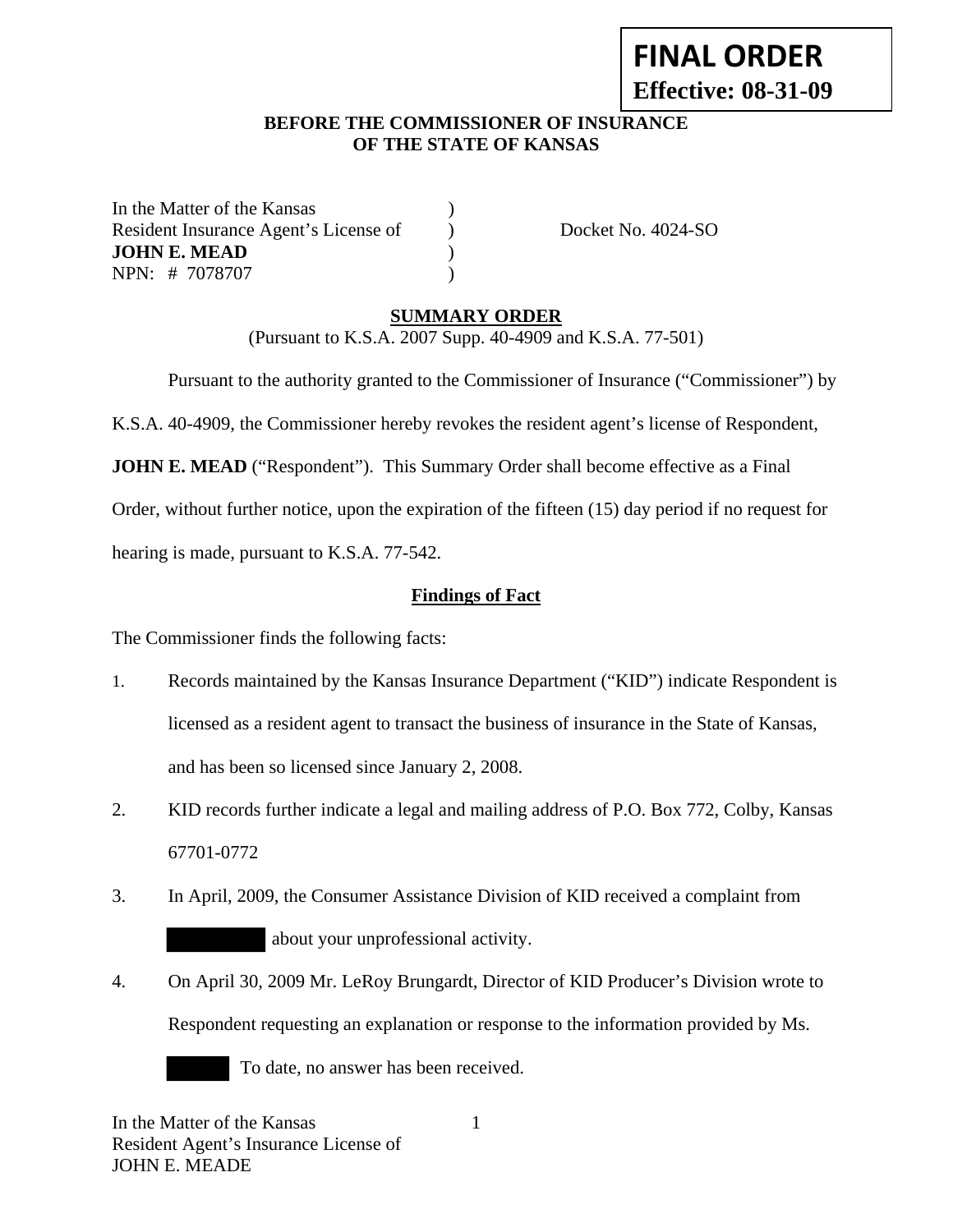#### **Applicable Law**

5. K.S.A. 2007 Supp. 40-4909 states, in pertinent part:

- (a) The commissioner may deny, suspend, revoke, or refuse renewal of any license issued under this act if the commissioner finds that the applicant or license holder has:
	- (8) Used any fraudulent, coercive, or dishonest practice, or demonstrated any incompetence, untrustworthiness or financial irresponsibility in the conduct of business in this state or elsewhere.
- 6. K.S.A. 40-2,125 provides for the issuance of a nonresident agent's license in reliance upon the agent's valid license in the agent's home state.

## **Conclusions of Law**

- 7. The Commissioner has jurisdiction over JOHN E. MEAD as well as the subject matter of this proceeding, and such proceeding is held in the public interest.
- 8. The Commissioner finds that Respondent's Kansas license may be revoked because he did not respond to a proper inquiry of the Commissioner
- 9. The Commissioner finds, pursuant to K.S.A. 40-4909(b), that the insurable interests of the public are not properly served under Respondent's license.
- 10. Accordingly, the Commissioner concludes sufficient grounds exist for the revocation of the insurance agent's license of JOHN E. MEAD pursuant to K.S.A. 40-4909(a) and (b).

## **IT IS THEREFORE ORDERED BY THE COMMISSIONER OF INSURANCE THAT:**

1. The Kansas Resident Insurance Agent's License of **JOHN E. MEAD** is hereby

**REVOKED** effective the effective date of this Order.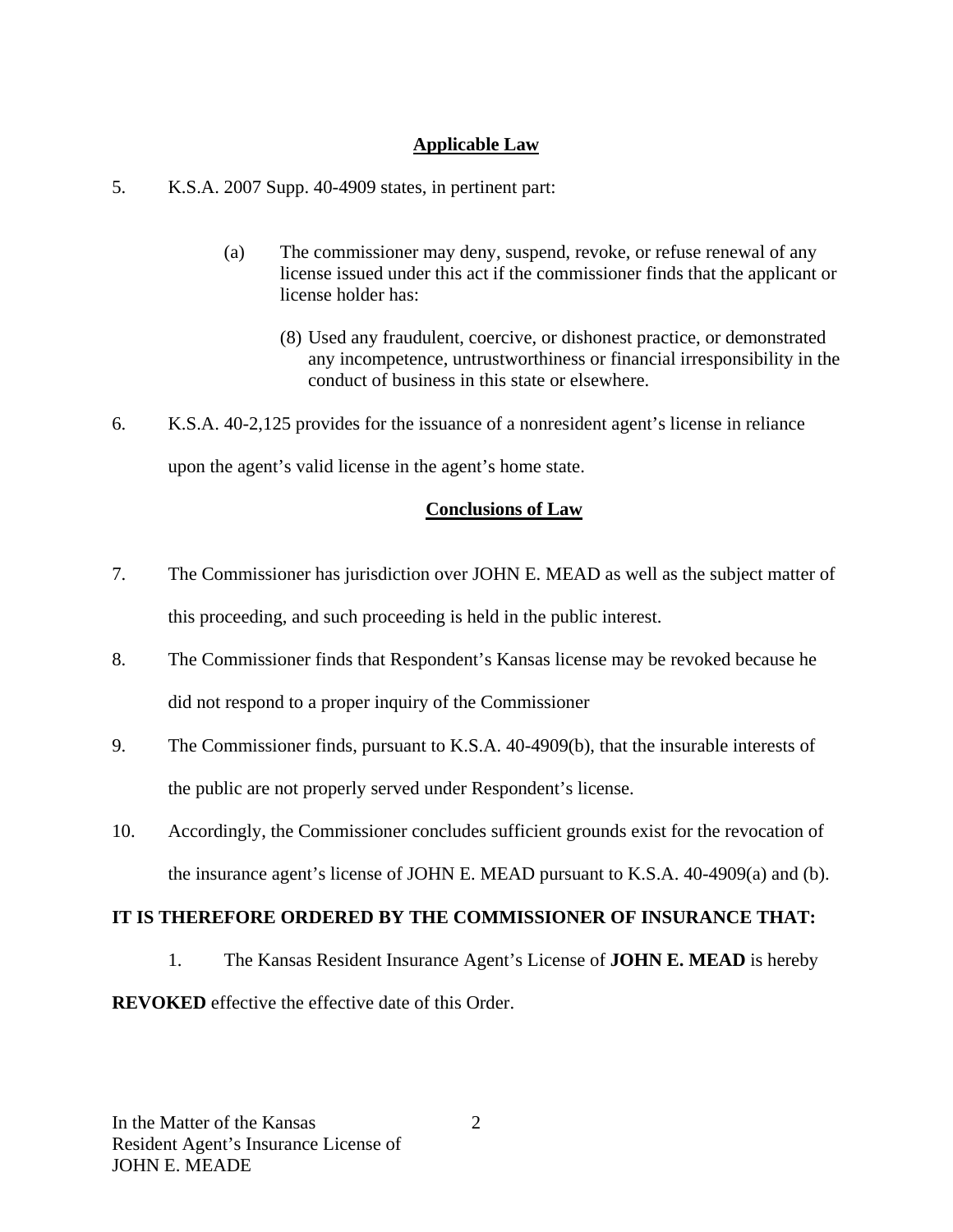#### 2. **IT IS FURTHER ORDERED** that **JOHN E. MEAD** shall **CEASE** and

**DESIST** from the sale, solicitation or negotiation of insurance and/or receiving compensation deriving from the sale, solicitation or negotiation of insurance conducted after the effective date of this Order.

## **NOTICE AND OPPORTUNITY FOR HEARING**

JOHN E. MEAD, within fifteen (15) days of service of this Summary Order, may file with the Kansas Insurance Department a written request for hearing on this Summary Order, as provided by K.S.A. 77-542. In the event a hearing is requested, such request should be directed to:

> John W. Campbell, General Counsel Kansas Insurance Department 420 S.W.  $9^{th}$  Street Topeka, Kansas 66612

Any costs incurred as a result of conducting any administrative hearing shall be assessed against the agent/agency who is the subject of the hearing as provided by K.S.A. 40-4909(f). Costs shall include witness fees, mileage allowances, any costs associated with reproduction of documents which become part of the hearing record, and the expense of making a record of the hearing.

If a hearing is not requested, this Summary Order shall become effective as a Final Order, without further notice, upon the expiration of the fifteen (15) day period for requesting a hearing. The Final Order will constitute final agency action in the matter.

In the event the Respondent files a petition for judicial review, the agency officer designated pursuant to K.S.A. 77-613(e) to receive service of a petition for judicial review on